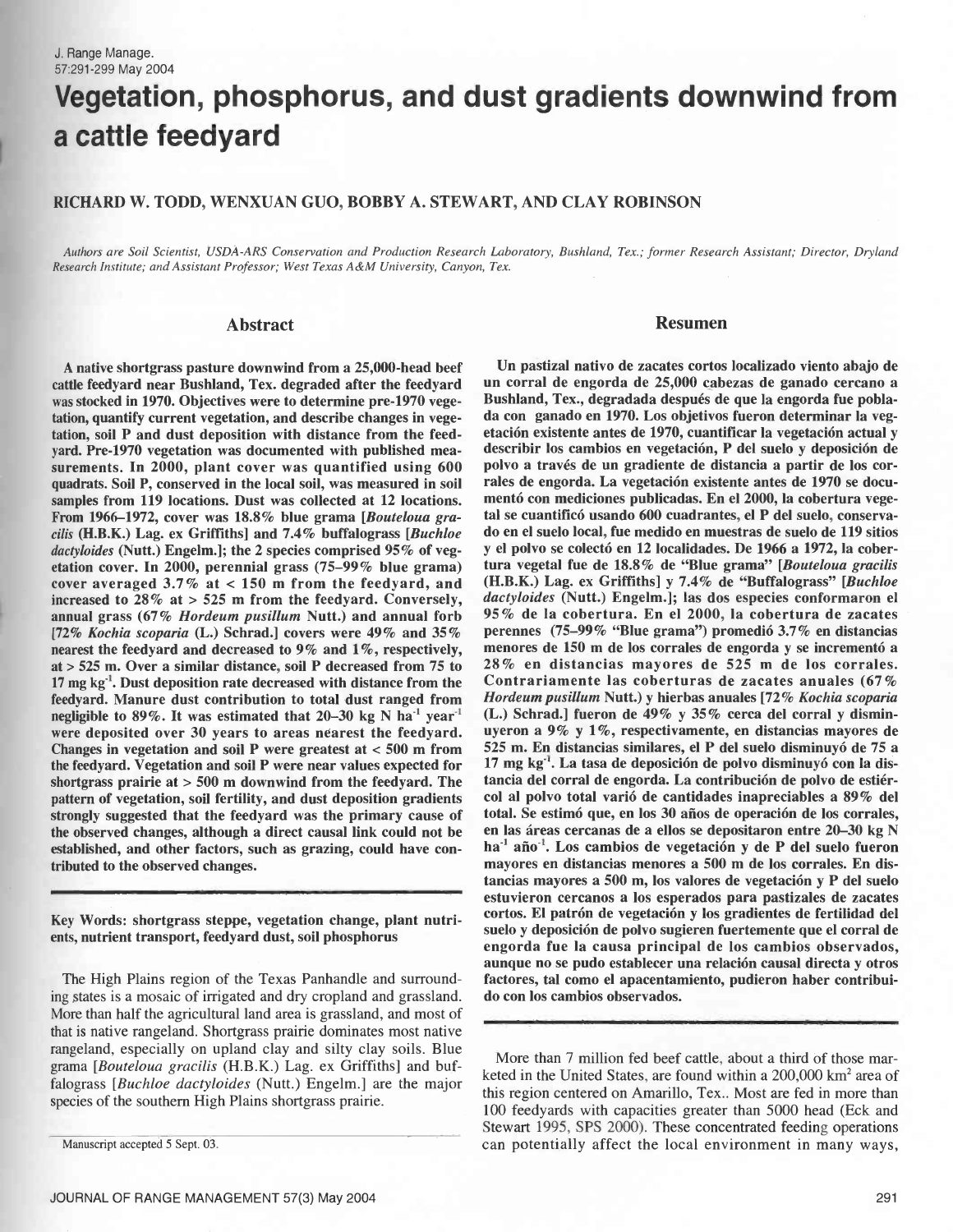including accumulation of manure, runoff from pens, and emissions of ammonia, dust, odors, and pathogens. In 1970, a 25,000 -head feedyard was constructed and stocked adjacent to an 18.5 -ha native shortgrass pasture on the USDA-ARS Conservation and Production Research Laboratory (CPRL), Bushland, Tex. After several years, scientists observed changes in the pasture's vegetation nearest the feedyard. We hypothesized that manure dust was blown from the feedyard by prevailing southwesterly winds and that this input of plant nutrients changed competitive relations between plant species, resulting in changes in vegetation composition. Our objectives were to 1) describe the historical vegetation of the pasture before the feedyard was operated; 2) quantify the composition of the current vegetation; and 3) describe changes in vegetation, soil P and dust deposition with distance downwind from the feedyard.

# Materials and Methods

Research was conducted at the USDA ARS Conservation and Production Research Laboratory, Bushland, Tex. (35 °N, 102 °W, elevation 1,170 m) in 2000 on a 13-ha portion  $(360-m \times 360-m)$  of the 18.5 -ha native shortgrass pasture. The soil was a Pullman silty clay loam (fine, mixed, thermic Torrertic Paleustoll) with slope  $< 1\%$ . Prevailing winds at the Conservation and Production Research Laboratory are southerly to southwesterly, with 46% of mean hourly wind directions between 157 and 248°. The median hourly wind speed is 4 m sec<sup>-1</sup>, and 15% of mean hourly wind speeds are greater than 7 m sec<sup>-1</sup>. Daily average wind speeds greater than 8 m sec<sup>-1</sup> are not unusual during spring months. Average annual precipitation is 476 mm, 75% of which falls from April through October. The period from October 1999 through February 2000 was dry, receiving only 31 mm of precipitation, compared with the historical average of 98 mm. March precipitation was 77 mm, almost 4 times normal. Dry weather returned from April to August, when precipitation totaled 153 mm; the historical mean for this period is 238 mm.

Historical vegetation was determined by archived photographs, descriptive accounts given in Whitfield et al. (1949) and measurements of a portion of the pas-<br>ture reported in Eck et al. (1975). Contemporary vegetation was quantified in 600 randomly located 0.2 -m x 0.5 -m quadrats. Percentage of plant canopy



Fig 1. Study area showing the shortgrass pasture, adjacent feedyard, and the historical reference area studied by Eck et al. (1975).

cover by species was estimated using the method of Daubenmire (1959). Aboveground biomass in very fifth quadrat was clipped, for a total of 120 quadrats, and species assigned to a vegetation class: annual grass, annual forb, perennial grass, or perennial forb (Great Plains Flora Assoc. 1986). Biomass samples were air dried and mass recorded. Vegetation was sampled on  $5-7$  June and  $21-23$  Aug. 2000.

The adjacent feedyard, with a one-time capacity of 25,000 head (SPS 2000), was constructed and stocked in 1970. Feedyard pens covered about 22 ha and were located west and southwest of the native pasture (Fig. 1). The distance of each quadrat downwind from the feedyard was calculated along a southwest to northeast line, corresponding to the direction of prevailing southwesterly winds. Quadrats were then grouped into 7 distance classes by 75 -m increments (Table 1).

We used phosphorus as an indicator of manure dust additions because of its conservative nature. It is relatively immobile in manure and in Pullman soil (Smith et al. 1983, Sharpley et al. 1984, Jones et al. 1985). Soil cores were collected on 3-5 June 2000 on a 22.5-m x 30-m grid. Greater sampling density was used on the west-to-east transects to more precisely identify the hypothesized gradient. At each sampling location, 5 cores were extracted within  $1 \text{ m}^2$  and composited by depth increment; 0 to 0.02 m, 0.02 to 0.04 m, 0.04 to 0.06 m, 0.06 to 0.15 m, and 0.15 to 0.30 m. Soil samples were temporarily put into coolers with ice and later frozen to prevent nutrient loss. Thawed samples were air-dried, ground and passed through a 2 -mm sieve, and then analyzed for Mehlich 3 (M3) extractable P (Mehlich 1984).

Dust was passively collected in 36 pans (0.28 x 0.23 m) located on the pasture at 12 stations with 3 pans each. Glass marbles covered the bottoms of pans to reduce turbulence so that dust was retained. Pans

Table 1. Distance classes used to calculate cover and biomass means. Distance is distance north-east (downwind) from the feedyard.

| Distance<br>range | Mean<br>distance | No. of quadrats |                |  |
|-------------------|------------------|-----------------|----------------|--|
| (m)               | (m)              | Cover           | <b>Biomass</b> |  |
| $76 - 150$        | 115              | 88              | 15             |  |
| $151 - 225$       | 188              | 94              | 19             |  |
| $226 - 300$       | 260              | 80              | 18             |  |
| $301 - 375$       | 335              | 89              | 16             |  |
| $376 - 450$       | 410              | 85              | 20             |  |
| $451 - 525$       | .484             | 97              | 20             |  |
| $525 - 600$       | 552              | 67              | 12             |  |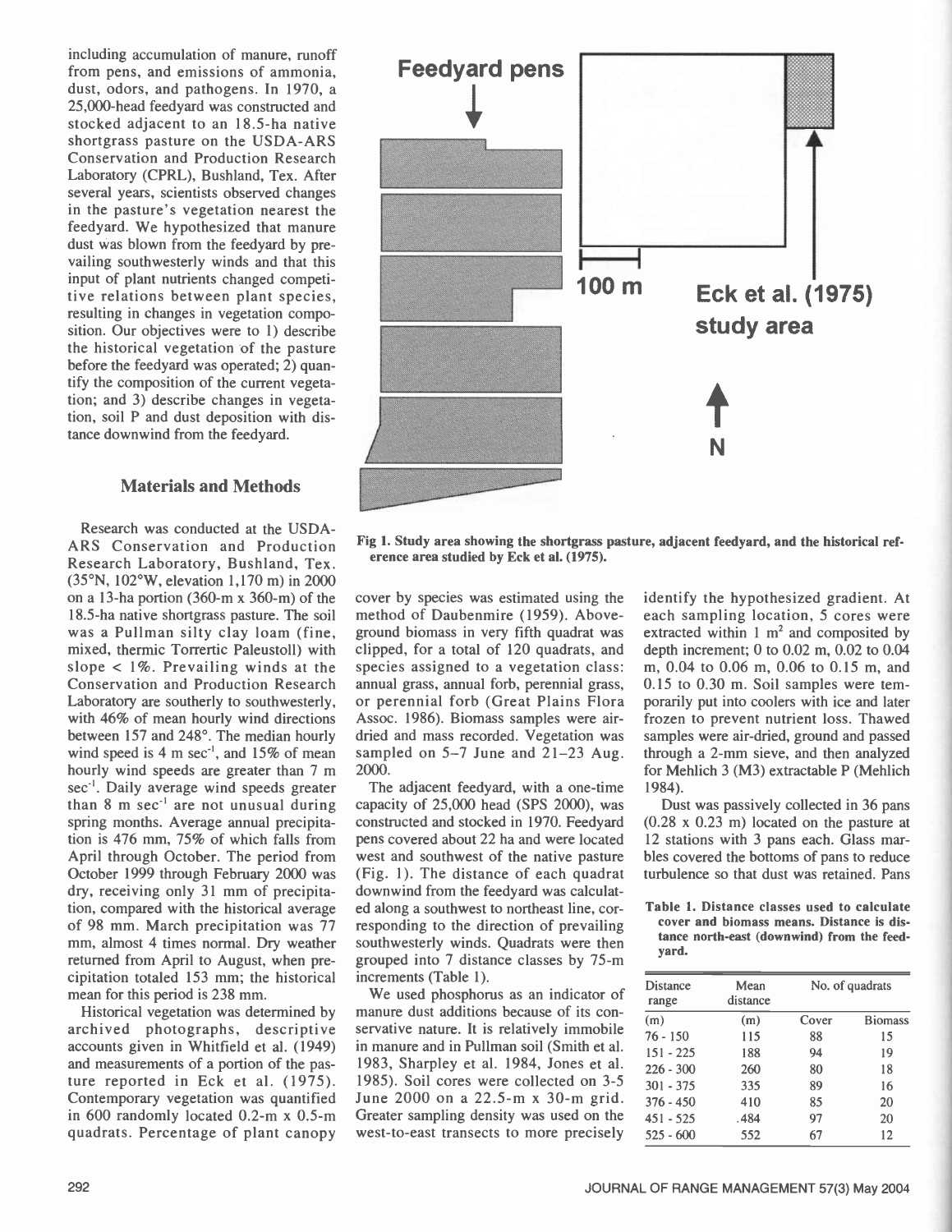were installed on 28 Feb. 2000 and removed on 6 Mar. 2001, and the 5 collection periods varied from 43 to 104 days. Large pieces of organic matter were removed from pans before dust collection. Dust was washed from pans with distilled water into pre-weighed glass jars. Samples were air -dried and composited by position and collection period to obtain sufficient quantity for analysis. Dust samples were analyzed for M3 P.

Curves relating dependent variables to distance downwind from the feedyard were fitted with the Marquardt-Levenberg algorithm, which uses a least squares procedure to estimate parameters (Marquardt 1963).

# Results

#### Historical vegetation

Whitfield et al. (1949) described the 18.5 -ha native pasture as "dominated by blue grama and buffalograss". A photograph of the pasture taken in 1945 (Fig. 2a) reveals the typical aspect of blue grama- buffalograss steppe. Annual production of the pasture, measured in plots harvested on 1 April and 1 November from 1943 through 1948, ranged from 270 to 1,550 kg ha<sup>-1</sup> air-dry forage, and averaged 730 kg ha'. They observed that little barley (Hordeum pusillum Nutt.) significantly contributed to forage during years with wet springs that favored the cool-season annual grass. The pasture yielded 1,100 kg ha' of little barley on 1 June 1944 following 122 mm of above average precipitation received in April and May (average for the 2 months is 93 mm). They also noted that little barley competed strongly for moisture and "may harm the growth of summer grasses ".

A 1.4 -ha area in the northeast corner of the pasture was developed into experimental plots to study runoff in 1966 (Fig. 1). Eck et al. (1975) began a study of the response of native shortgrass vegetation to time and height of clipping on the runoff plots that same year. They measured ground cover, botanical composition and dry matter yields from 1966 through 1972. Ground cover was the basal cover of vegetation measured along line transects. Vegetation cover averaged 27.6% during the study. Blue grama made up 57 to 74% of the vegetation cover and averaged 68.1% over 7 years. Blue grama had 18.8% ground cover, buffalograss had 7.4% cover, and together they comprised 95% of the vegetation cover of the plots. Forbs and other grasses were a significant



Fig 2. Photographs from near the center of the shortgrass pasture, looking south. Photograph (a) was taken on 25 June 1945; the structure is a grazing exclosure. Photograph (b) was taken on 13 July 2000; the taller, darker vegetation is kochia. The feedyard is approximately 350 m southwest.

component of the vegetation in 2 out of 8 years. Annual dry matter yields of plots clipped during July and October (1967 through 1970, 1972) ranged from 420 to 1,530 kg ha<sup>-1</sup> and averaged 1,240 kg ha<sup>-1</sup>.

Vegetation west of the runoff plots was not measured by Eck et al. (1975). However the range of annual production was similar for the pasture during the 1940s and the runoff plots during the 1970s. Visual observations by scientists

support the uniformity of the pasture's vegetation in the 1960s. Uniformity of shortgrass prairie dominated by blue grama and buffalograss over an extensive area is typical where topography and soil vary little, as in this case. The vegetation of the pasture also showed temporal uniformity for 29 years between 1943 and 1972. Studies on the runoff plots in 1976 to 1980 (Smith et al. 1983), 1978 to 1983 (Jones et al. 1985), and 1993 to 1994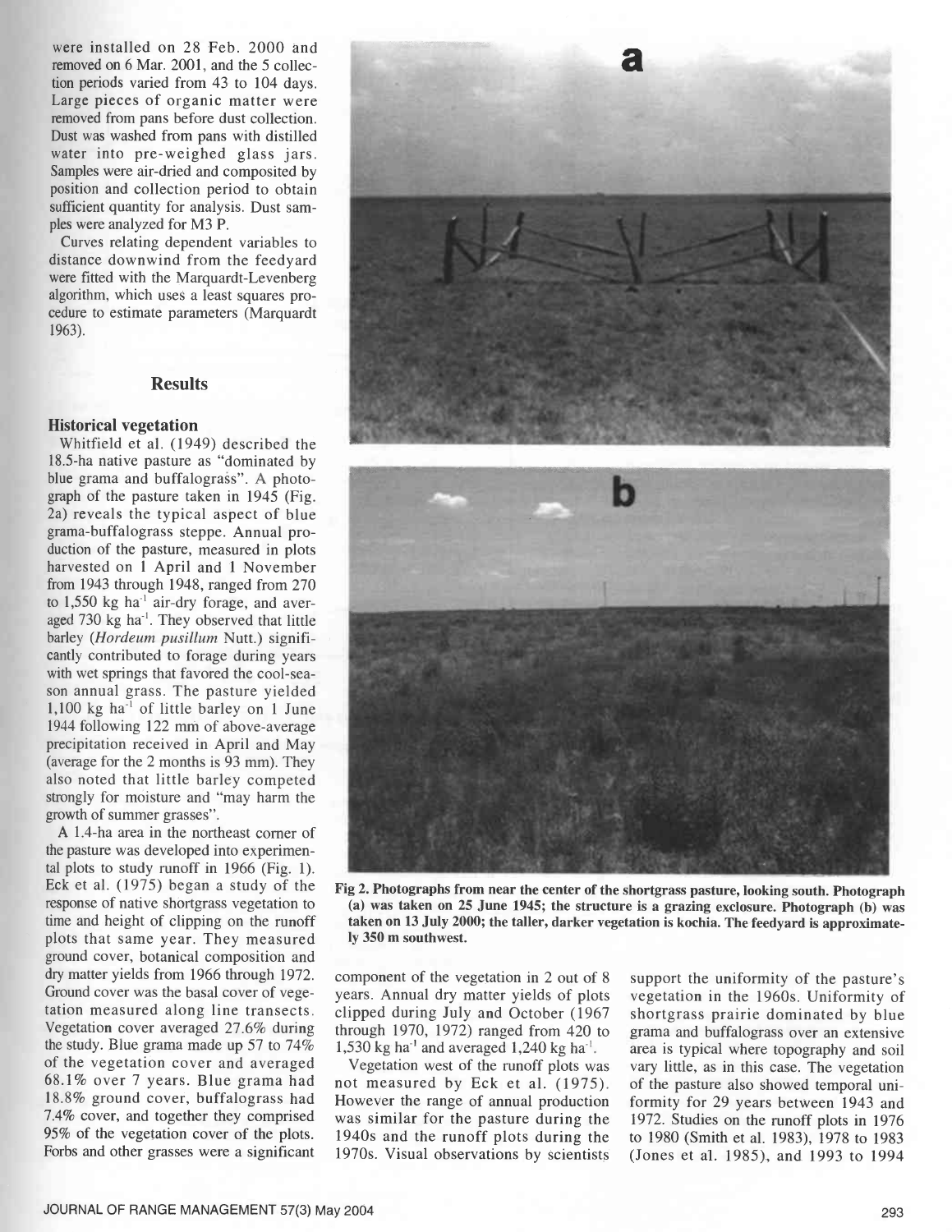(Willis 1995) also characterized the vegetation there as predominantly blue grama and buffalograss. We assumed that the<br>plant composition reported by Eck et al.<br>(1975) for the runoff plots represented the<br>entire pasture, and reflected the historical<br>vegetation prior to construction and opera-<br>tion of th plant composition reported by Eck et al. (1975) for the runoff plots represented the entire pasture, and reflected the historical vegetation prior to construction and operation of the feedyard.

# Contemporary vegetation

The photograph in Fig. 2b was taken on 13 July 2000 from the middle of the pasture looking south, at approximately the same position and direction as the 25 June 1945 photograph in Fig. 2a. The darker vegetation was kochia [Kochia scoparia (L.) Schrad.], which comprised about  $48\%$  of the vegetation cover in the near field of  $\qquad \qquad \bullet$ of the vegetation cover in the near field of the photograph. Blue grama comprised about 36% of the vegetation cover. This contrasts with the absence of forbs in the photograph in Fig. 2a, in the grazed foreground and in the exclosure.

Annual grass [little barley, Japanese brome (*Bromus japonicus* Thunb. ex.<br>Murr.) and downy brome (*Bromus tecto*. Murr.) and downy brome (Bromus tectorum L.)] cover sampled in June averaged 49% nearest the feedyard and decreased linearly with distance downwind from the feedyard (C = 57.0 - 0.09 D,  $r^2 = 0.94$ , feedyard (C = 57.0 - 0.09 D, r<sup>2</sup> = 0.94, **c** = **10**<br>RMSE = 2.9) to 9% at more than 525 m (Fig. 3a). Cool- season annual grasses were dead and not tallied in August, and only a trace of annual grass cover was contributed by witchgrass (Panicum capillare L). Annual forb [mostly kochia, redroot pigweed (Amaranthus retroflexus L.), and smooth pigweed (Amaranthus hybridus L.)] cover also decreased linearly with distance from the feedyard in June  $(C = 9.18)$  $-0.0145$  D,  $r^2 = 0.79$ , RMSE = 1.0) and August (C = 37.92 - 0.0677 D,  $r^2 = 0.91$ , RMSE = 3.1), from 8 and 35%, respectively, nearest the feedyard, to < 1% at more than 525 m (Fig. 3b).

Perennial grass (blue grama, buffalo grass, western wheatgrass [Pascopyrum smithii Rydb.], and sand dropseed [Sporobolus cryptandrus (Torr.) A. Gray]) cover increased exponentially with distance downwind from the feedyard in June  $[C = 1.26 \exp(0.0052 \text{ D}), r^2 = 0.99, \text{RMSE}]$  $= 0.79$ ] and August [C = 1.60 exp(0.0052 D),  $r^2 = 0.99$ , RMSE = 0.71] (Fig. 4a). In June, perennial grass cover averaged 1.5% in quadrats less than 150 m from the feedyard and increased to 22.4% at distance greater than 525 m. Perennial grass cover in August ranged from 4.2% closest to the feedyard to 29.2% at distance downwind from the feedyard greater than 525 m. Perennial forb cover was variable in distribution and showed no directional pattern,



Fig 3. Ground cover (C, %) of annual grasses (a) and annual forbs (b) with distance (D, m) downwind from the feedyard.

except for a near-absence of perennial forbs in quadrats less than 150 m from the feedyard (Fig. 4b).

Little barley was the dominant annual grass (Table 2). It was ubiquitous, occurring in the pasture with a frequency of 90%. Japanese brome cover was greatest between 300 and 450 m from the feed yard. Kochia and pigweed dominated areas closest to the feedyard during the summer. Kochia cover in August was almost 33 times greater in quadrats less than 150 m from the feedyard, compared with those more than 525 m distant. Pigweed cover was more than 112 times greater in the closest quadrats, compared with those farthest from the feedyard. Pigweed cover in August was underestimated because pigweed was water stressed and dropped many leaves during a dry period prior to sampling.

Blue grama comprised from 75 to 99% of perennial grass cover, and its cover increased more than 13 -fold with distance from the feedyard in June, and almost 10 fold in August (Table 2). Blue grama cover more than 450 m from the feedyard (16.7% in June and 21.5% in August) was similar to the 18.8% average basal cover measured from 1966 to 1972 by Eck et al. (1975) using a line transect method. Our estimate of blue grama and buffalograss cover included the living basal area and taller foliage. However, the taller foliage contributed only a small fraction of the total ground cover because it usually overlapped the basal clump. Blue grama contributed 50% and 70% (June and August, respectively) of the total vegetation cover more than 450 m from the feedyard, compared with 68% reported by Eck et al. (1975). Buffalograss was absent or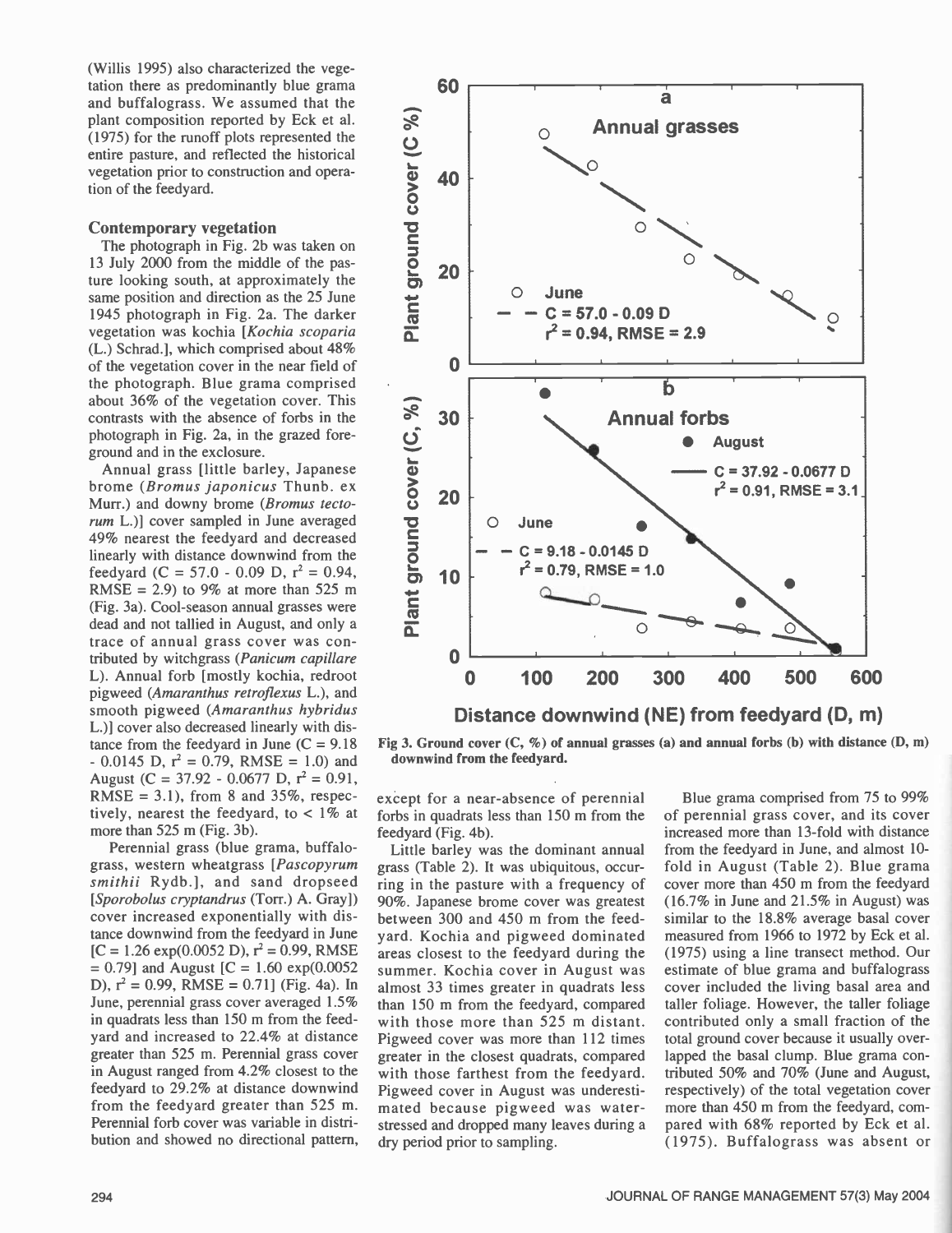Table 2. Average canopy cover (%) with distance from feedyard, by major species. Mean is followed by standard deviation in parentheses.

| Mean<br>Distance | Little barley | Japanese brome | Kochia     | Pigweed    | Blue grama | <b>Buffalograss</b> | Silverleaf<br>nightshade |
|------------------|---------------|----------------|------------|------------|------------|---------------------|--------------------------|
| (m)              |               |                |            | $( \% )$   |            |                     |                          |
| June             |               |                |            |            |            |                     |                          |
| 115              | 46.6(26.5)    | 0.2(1.6)       | 4.2(10.0)  | 2.4(10.1)  | 1.6(4.4)   | 0                   | t race                   |
| 188              | 37.4(21.1)    | 4.4(10.6)      | 4.9(11.5)  | 0.7(2.2)   | 3.9(7.5)   | $\theta$            | 2.2(5.0)                 |
| 260              | 21.3(18.2)    | 4.3(10.0)      | 2.3(4.1)   | 0.5(1.8)   | 4.5(7.0)   | 0.2(1.7)            | 2.3(4.9)                 |
| 335              | 5.7(6.3)      | 14.0(17.6)     | 3.5(8.5)   | 0.3(0.7)   | 6.3(10.4)  | 0.1(0.7)            | 2.4(5.1)                 |
| 410              | 9.6(9.3)      | 9.7(14.1)      | 1.6(3.2)   | 0.1(0.3)   | 9.2(11.1)  | 0.4(1.8)            | 0.3(1.7)                 |
| 484              | 10.1(9.1)     | 4.0(6.4)       | 1.3(6.7)   | 0.1(0.3)   | 13.3(15.2) | 0.3(1.6)            | 0.2(1.5)                 |
| 552              | 7.0(8.1)      | 2.4(3.8)       | 0.1(0.4)   | trace      | 21.6(20.4) | 0.7(2.7)            | 0.2(0.07)                |
| August           |               |                |            |            |            |                     |                          |
| 115              |               |                | 23.2(30.6) | 11.2(15.8) | 2.8(8.4)   | $\mathbf{0}$        | 0.2(1.6)                 |
| 188              |               | $\sim$         | 22.4(28.8) | 2.1(5.4)   | 4.2(9.2)   | $\mathbf{0}$        | 3.3(8.0)                 |
| 260              |               | $\sim$         | 13.7(20.2) | 1.0(2.5)   | 6.4(11.7)  | $\bf{0}$            | 1.5(4.0)                 |
| 335              |               | $\,$           | 12.2(16.0) | 0.4(0.8)   | 9.1(12.7)  | $\mathbf{0}$        | 1.6(6.2)                 |
| 410              |               | ۰              | 4.2(7.4)   | 1.0(2.5)   | 13.1(13.7) | $\mathbf{0}$        | 1.3(4.1)                 |
| 484              |               |                | 3.1(6.1)   | 1.4(3.8)   | 17.2(14.9) | 0.2(1.5)            | 1.3(5.2)                 |
| 552              |               |                | 0.7(2.6)   | 0.1(0.3)   | 27.8(19.5) | 0.4(2.0)            | 0.8(3.2)                 |

uncommon and comprised from 0 to less than 2% of the total vegetation cover, than 2% of the total vegetation cover,<br>compared with 27% of the total vegetation cover reported by Eck et al. (1975). Buffalograss and blue grama are readily distinguished to the trained eye, and the absence of buffalograss in several distance classes is attributed to its actual rarity. Silverleaf nightshade (Solanum elaeagnifolium Cay.) was the major perennial forb. It comprised more than 88% of the perennial forb cover within 300 m of the feed yard, but its contribution decreased to 34% at more than 525 m. Total vegetation cover closest to the feedyard was 58% in June, due largely to little barley, and 39% in August. In quadrats farthest from the feedyard, total vegetation cover averaged 34% and 32% (June and August, respectively), about 20% greater than the 6-year mean of 27.6% reported by Eck et al. (1975).

Annual grass and annual forb biomass mean of 27.6% reported by Eck et al.<br>
(1975).<br>
Annual grass and annual forb biomass<br>
were greatest at less than 375 m, and then<br>
decreased with distance from the feedyard<br>
(Table 3). Annual forb biomass averaged<br>
4670 kg decreased with distance from the feedyard (Table 3). Annual forb biomass averaged  $4670$  kg ha<sup>-1</sup> at less than 225 m. Annual grass biomass was more than 1400 kg ha' as far away as 375 m because of biomass contributed by downy and Japanese brome distributed near the center of the pasture. Perennial grass biomass increased with distance from the feedyard from 11 kg ha<sup>-1</sup> to more than 800 kg ha<sup>-1</sup>. Total biomass nearest the feedyard was almost 5 times the total biomass measured at more than 500 m.

Annual grasses were a significant fraction of the total biomass of all distance classes, ranging from 19 to 52% (Fig. 5). The fraction of total biomass contributed by annual forbs decreased linearly with distance from the feedyard from more than



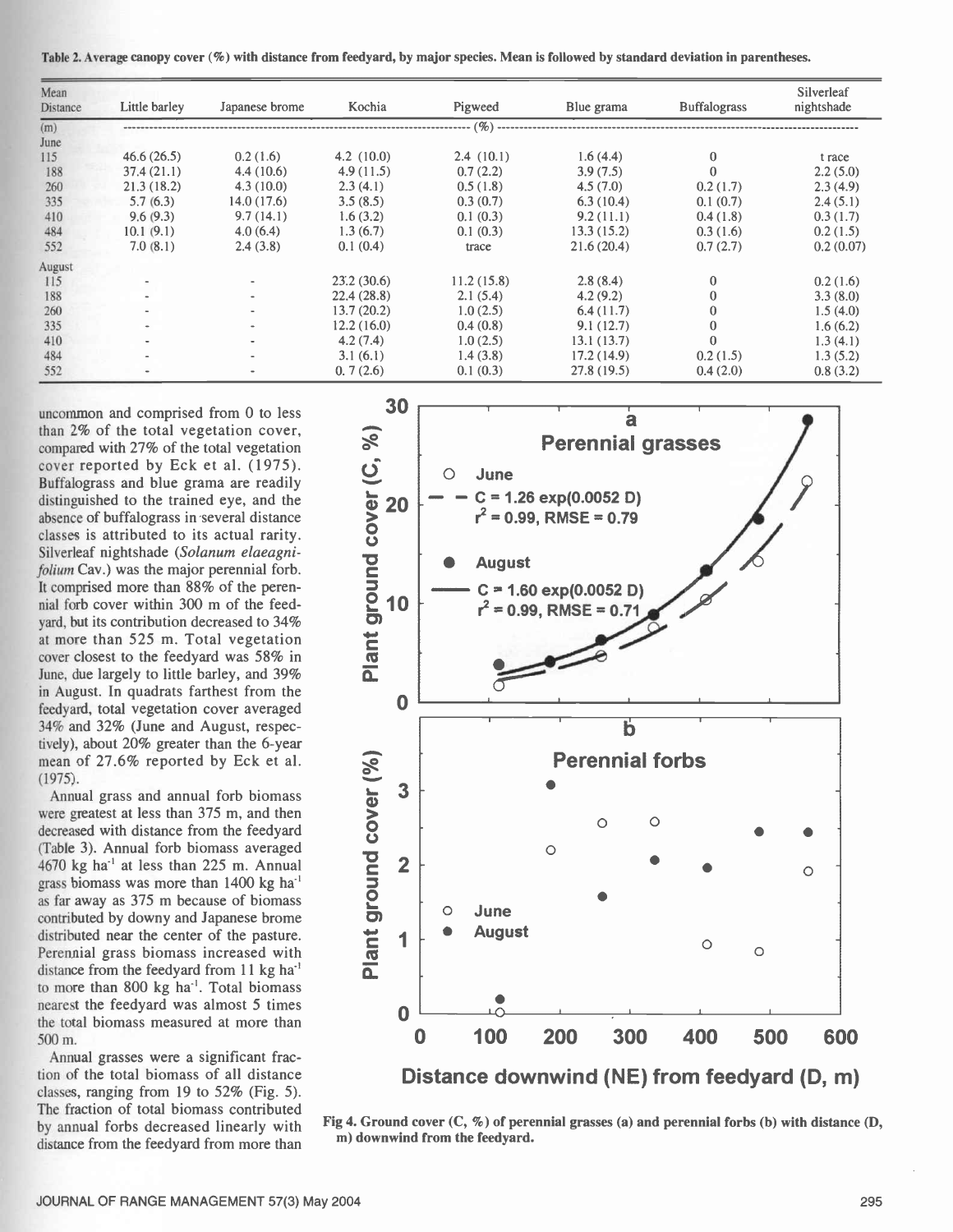Table 3. Plant air -dry biomass (kg ha'') with distance from the feedyard, by vegetation class. Annual grasses were sampled in June, 2000, other vegetation classes in August, 2000. Mean is followed by standard deviation in parentheses.

| Mean<br>Distance | Annual<br>grasses | Annual<br>forbs | Perennial<br>grasses | Perennial<br>forbs | Total |
|------------------|-------------------|-----------------|----------------------|--------------------|-------|
| (m)              |                   |                 | $(kg ha^{-1})$ -     |                    |       |
| 115              | 1070 (680)        | 4660 (3240)     | 11(44)               | 22(65)             | 5760  |
| 188              | 1640 (850)        | 4680 (5890)     | 240(440)             | 280 (1060)         | 6840  |
| 260              | 1540 (660)        | 740 (730)       | 220 (380)            | 460 (760)          | 2960  |
| 335              | 1430 (1050)       | 1370 (2650)     | 500 (690)            | 340 (770)          | 3630  |
| 410              | 600 (290)         | 620 (860)       | 510 (580)            | 440 (1030)         | 2170  |
| 484              | 520 (210)         | 120 (200)       | 830 (480)            | 300 (650)          | 1770  |
| 552              | 440 (230)         | 8(20)           | 800 (570)            | 44 (93)            | 1290  |

Table 4. Regression coefficients and statistics for the change of dust deposition rate (R, g  $m^2$  day<sup>-1</sup>) with distance  $(D, m)$  downwind from the feedyard, fitted to  $R = a \exp(b \ D)$ .

| <b>Collection Period</b> | <b>Begin Date</b> | # Days | a    |           |      | <b>RMSE</b> |
|--------------------------|-------------------|--------|------|-----------|------|-------------|
| Spring $(sp)$            | $12$ Apr.         | 43     | 1.17 | $-0.0036$ | 0.78 | 0.24        |
| Early summer (es)        | $31$ May          | 48     | 4.78 | $-0.0044$ | 0.87 | 0.49        |
| Late summer (ls)         | 17 Jul.           | 62     | 3.61 | $-0.0048$ | 0.93 | 0.27        |
| Fall(f)                  | $17$ Sep.         | 66     | 1.78 | $-0.0045$ | 0.82 | 0.25        |
| Winter $(w)$             | 23 Nov.           | 104    | 0.40 | $-0.0026$ | 0.57 | 0.08        |
|                          |                   |        |      |           |      |             |

80% to less than 1%. The contribution of ing early summer, averaging as high as 3.3 nerennial grasses to total biomass  $g m^2 day^{-1}$ , and lowest during winter, perennial grasses to total biomass increased exponentially with distance from the feedyard from less than 1% to 62 %. Total biomass less than 450 m from the feedyard, composed mostly of annual grasses and annual forbs, was from 1.4 to 4.4 times greater than the maximum biomass yields reported by Whitfield et al. (1949) and Eck et al. (1975). Biomass yields at greater distances were near the upper range of yields  $(1530 - 1550 \text{ kg ha}^{-1})$ reported in the earlier studies.

## Soil Phosphorus

Mehlich 3 extractable P concentration of Pullman soil is typically around 15 mg kg<sup>-1</sup> in surface horizons of undisturbed shortgrass prairie (R.C. Schwartz, pers. comm. 2003). We measured 5 times that concentration in the top 0.3 m of soil in sample cores less than 150 m downwind from the feedyard, with M3 P concentration ranging as high as 186 mg kg'. Phosphorus decreased exponentially with distance downwind from the feedyard  $[P = 95.9]$ exp(-0.0032 D),  $r^2$  = 0.88, RMSE = 5.6] to levels within the typical range at more than 525 m from the feedyard (Fig. 6).

## Dust Deposition and Dust P **Concentration**

Dust deposition rate during the 5 collection periods decreased exponentially with distance downwind from the feedyard (Fig. 7; regression coefficients and statistics given in Table 4). Deposition rate at 117 m from the feedyard was greatest during early summer, averaging as high as 3.3 when it averaged  $0.38$  g m<sup>-2</sup> day<sup>-1</sup> Deposition rates ranged from  $0.12 \text{ g m}^2$ day<sup>-1</sup> (winter) to 0.55 g m<sup>-2</sup> day<sup>-1</sup> (early summer) at 541 m from the feedyard. For the 323 days of dust collection, the weighted mean deposition rate over the entire pasture was  $0.65$  g m<sup>-2</sup> day<sup>-1</sup>, an annualized dust deposition rate of 2.4 Mg ha<sup>-1</sup> year<sup>-1</sup>.

Dust can be composed of soil, or pulverized manure or road surface. Local soil typically contains less than  $20 \text{ mg kg}^{-1} \text{ M}3$ P, and caliche (mostly  $CaCO<sub>3</sub>$ ) used to surface roads has negligible P. Feedyard manure, however, contains about 4800 mg  $kg<sup>-1</sup> M3 P$ , so that its concentration in dust can be used as an indicator of manure dust. Mehlich 3 P concentrations were greatest during early summer, when dust was estimated to be from 67 to 89% manure (Table 5). Lowest measurable P concentrations were during the fall, when the fraction of manure in dust ranged from 1 to 20% across the pasture. Winter dust contained no measurable P. Weighted average M3 P concentration of dust samples across the pasture was  $1,370$  mg kg<sup>-1</sup>, giving a manure dust fraction of about  $29%$ .

#### Nutrient Additions to Pasture

Nutrient loading to the pasture can be estimated in 2 ways. First, we estimated annual manure dust deposition using the total dust deposition rate and dust P concentration. Second, we calculated how much manure dust deposition was needed to increase soil M3 P in the top 0.3 m from an undisturbed concentration  $(15 \text{ mg kg}^{-1})$ to the observed concentration. In laboratory studies at Bushland (R.C. Schwartz, pers. comm. 2002), 2.8 kg ha<sup>-1</sup> of total P was needed to increase M3 P in Pullman soil by 1 mg  $kg<sup>-1</sup>$ , and this relationship was



Fig. 5. Fraction of total biomass contributed by vegetation classes with distance downwind from the feedyard. Annual grasses were sampled in June 2000, other vegetation classes in August 2000.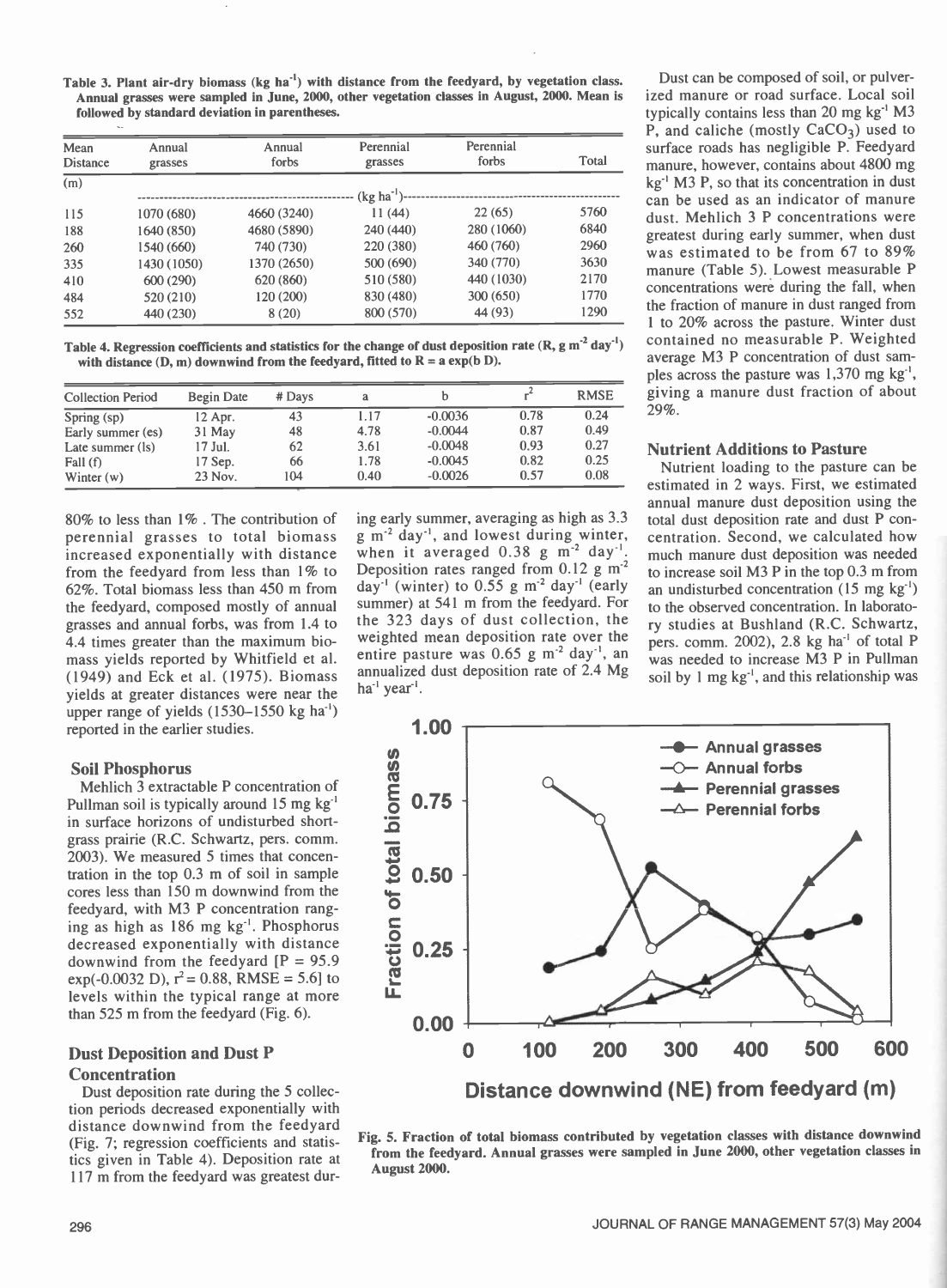Table 5. Mean Mehlich 3 extractable phosphorus concentration (mg P kg<sup>-1</sup>) in dust. Number in parentheses is the standard deviation of the mean of 3 locations at a given distance. All dates are in 2000, except Winter, which spanned 2000–2001. Mean for a distance class is weighted by number of days in each collection period.

| Mean<br>distance | Spring<br>$(12$ Apr. $-31$ May) | Fall<br>Early summer<br>Late summer<br>$(17$ Sep. $- 23$ Nov.) $(23$ Nov. $- 6$ Mar.)<br>$(31$ May $- 17$ Jul.)<br>$(17 \text{ Jul.} - 17 \text{ Sep.})$ |                   | Winter    | Weighted |      |
|------------------|---------------------------------|----------------------------------------------------------------------------------------------------------------------------------------------------------|-------------------|-----------|----------|------|
| (m)              |                                 |                                                                                                                                                          |                   |           |          |      |
|                  |                                 |                                                                                                                                                          | $(mg kg^{-1})$ -- |           |          |      |
| 117              | 1200 (180)                      | 4220 (560)                                                                                                                                               | 2280 (600)        | 950 (270) |          | 1420 |
| 258              | 1520 (520)                      | 4280 (480)                                                                                                                                               | 3150 (2280)       | 950 (290) |          | 1640 |
| 400              | 1670‡                           | 3810 (610)                                                                                                                                               | 3740 (900)        | 210 (170) |          | 1550 |
| 541              | 1520±                           | 3220‡                                                                                                                                                    | 1040+             | 60‡       |          | 890  |

t One location with enough dust for analysis.

 $±$  Mean of 2 locations with enough dust for analysis.

used to convert between M3 P and total P. Manure total N and total P concentrations were assumed to be  $2\%$  and  $0.6\%$ , respectively, based on our experience with manure composition. Mean annual manure dust deposition to the entire pasture was 710 kg ha' year' based on dust measurements, and 330 kg ha<sup>-1</sup> year<sup>-1</sup> based on increase in soil P. Nitrogen loading to the pasture decreased with distance from the feedyard, ranging from 31 to 3 kg ha<sup>-1</sup> year' with estimates based on dust, and from 19 to  $< 1$  kg ha<sup>-1</sup> year<sup>-1</sup> when based on soil P increases (Fig. 8).

#### **Discussion**

Increase in annual grasses and forbs and decrease in perennial grasses that we observed in the pasture closest to the feedyard were consistent with changes measured when High Plains rangeland was

fertilized with inorganic nitrogen. Studies on the northern High Plains (Rauzi 1978, 1979, Rauzi and Fairbourn 1983, Samuel and Hart 1998, Paschke et al. 2000) showed that N fertilization of short and mixed grass rangeland at rates ranging from 22 to 672 kg N ha' changed plant composition and productivity. Cool-season grasses and annual forbs responded positively to nitrogen, and annual forbs became a major component of vegetation. Blue grama responded variably; biomass increased short-term, but frequency and contribution to total biomass decreased long-term. Buffalograss was dramatically reduced to a minor component of the vegetation, as we observed in this study. Nitrogen applied at one-time rates of 0, 56, 112, and 224 kg N  $ha^{-1}$  increased dry matter yield of western wheatgrass and other cool- season grasses in monoculture by up to 127% in Montana (Jacobsen et al. 1996). Competitive effects between N-



Fig. 6. Mehlich 3 extractable phosphorus concentration  $(P, mg kg^{-1})$  in the top 0.3 m of soil with distance (D, m) downwind from the feedyard.

and P-fertilized blue grama and buffalograss were observed by Richard and Redente (1995). Blue grama was more competitive than buffalograss, especially when nutrients were highly available.

Estimates of nitrogen loading to the pasture indicated that  $20-30$  kg N ha<sup>-1</sup> could have been added annually by dust to areas closest to the feedyard where the most dramatic changes in soil fertility and vegetation occurred. Nitrogen additions of this magnitude over 30 years could easily have induced vegetation changes, given the sensitivity of shortgrass prairie to increased soil fertility. Feedyards can also be significant sources of ammonia (Hutchinson et al. 1982), which can be taken up by plants. Smith et al. (1983), working on the runoff plots in the northeast corner of the pasture, found greater ammonium concentration in water collected from the runoff plots compared with other southern Great Plains grasslands and attributed it "to ammonia drift from a nearby cattle feedyard", though they presented no evidence to support the conjecture.

As vegetation changed in response to increased soil fertility, a complex of interrelated factors could also have contributed to the degradation of the pasture, including differences in soil water availability caused by changes in vegetation composition and seasonality, and preferential use and grazing of the west side of the pasture by cattle. For example, evapotranspiration rates of a cool- season grass during the winter measured by Howell et al. (1998) often ranged from 1 to 3 mm day<sup>-1</sup>. If we assume, conservatively, that evapotranspiration averages 2 mm day<sup>-1</sup> for 90 days during the spring, then total spring water use is 180 mm. Long-term meteorological records at CPRL show that November through-May precipitation was less than 180 mm in 17 out of 30 years. Vigorous early spring growth of annual grasses and forbs could have used up available water during most years, so that when blue grama initiated growth in late spring,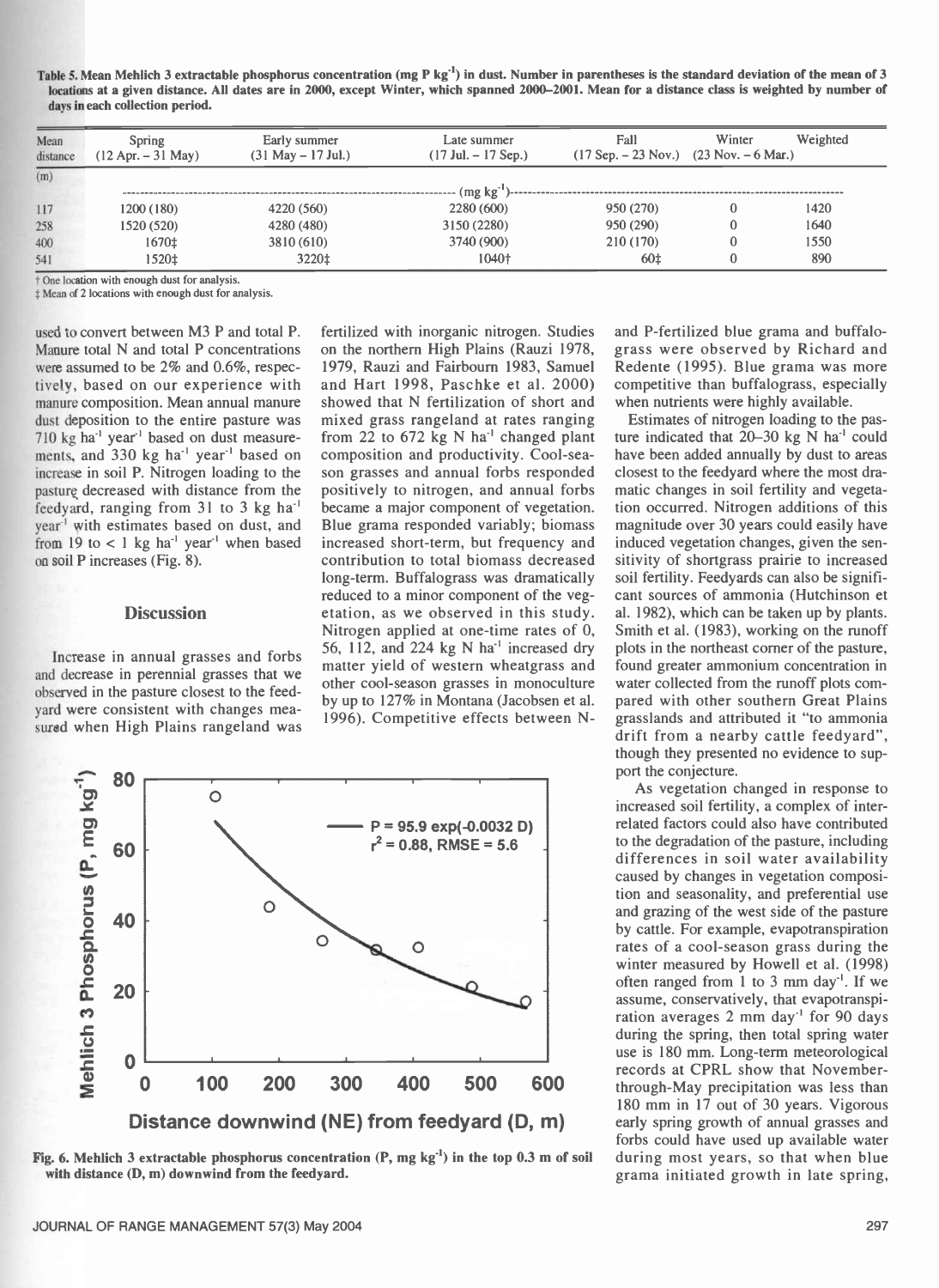

Fig. 7. Seasonal dust deposition rate  $(R, g m^2 d^1)$  with distance  $(D, m)$  downwind from the feedyard.



Fig. 8. Estimated annual nitrogen loading to shortgrass prairie pasture with distance downwind from the feedyard.

available soil water was reduced or depleted. Whitfield et al. (1949) observation that little barley could strongly compete for water and possibly harm warm-season grasses was perceptive.

We were not able to assess the effect of cattle grazing on vegetation and soil changes. Cattle lightly to moderately grazed the pasture during part of most years or were absent. Comparable changes were not observed in other pastures similarly managed, but more distant from the feedyard. Although the impact of cattle use

is uncertain, preferential use of the west half of the pasture may have helped to further shift vegetation composition after initial changes induced by increased fertility.

## **Conclusions**

The pattern of vegetation, soil fertility, and dust deposition spatial gradients observed in a shortgrass pasture downwind from a beef cattle feedyard strongly

suggested that manure dust blown from the feedyard and subsequent changes in soil fertility were the primary cause of the changes that occurred over 30 years after the feedyard began to operate. However, we weren't able to establish the direct causal impact of the feedyard nor assess a level of certainty. We were also not able to assess the impact of other possible causes of vegetation and soil fertility change, such as grazing. Although the pasture degraded severely nearest the feedyard, changes were limited to areas less than 500 m downwind.

# Literature Cited

- 600 Daubenmire, R. 1959. A canopy coverage<br>method of vegetational analysis  $N W S$ method of vegetational analysis. N.W. Sci. 33:43 -64.
	- Eck H.V. and B.A. Stewart. 1995. Manure, p. 169-198. In: J.R. Rechcigl (ed.) Soil amendments and environmental quality. Lewis Pub., Boca Raton, Fla.
	- Eck, H.V., W.G. McCully, and J. Stubbendick. 1975. Response of shortgrass plains vegetation to clipping, precipitation, and soil water. J. Range Manage. 28:194 -197.
	- Great Plains Flora Assoc. 1986. Flora of the Great Plains. McGregor, R.L., T.M. Barkley, R.E. Brooks, and E.K. Schofield (eds.) University Press of Kansas, Lawrence, Kans.
	- Howell, T.A., S.R. Evett, A.D. Schneider, R.W. Todd, and J.A. Tolk. 1998. Evapotranspiration of irrigated fescue grass in a semi-arid environment. 1998 Annual Internat. Meeting of the Amer. Soc. of Agr. Engin., Paper No. 982119. Amer. Soc. Agr. Eng., Joseph, Mich.
	- Hutchinson, G.L., A.R. Mosier, and C.E. Andre. 1982. Ammonia and amine emissions from a large cattle feedlot. J. Environ. Qual. 11:288-293.
	- Jacobsen, J.S., S.H. Lorbeer, H.A.R. Houlton, and G.R. Carlson. 1996. Nitrogen fertilization of dryland grasses in the northern Great Plains. J. Range Manage. 49:340-345.
	- Jones, O.R., H.V. Eck, S.J. Smith, G.A. Coleman, and V.L. Hauser. 1985. Runoff, soil, and nutrient losses from rangeland and dry- farmed cropland in the southern High Plains. J. Soil Wat. Cons. 40:161-164.
	- Marquardt, D.W. 1963. An algorithm for least squares estimation of parameters. J. Soc. Industrial and Appl. Math. 11:431-441.
	- Mehlich, A. 1984. Mehlich 3 soil test extractant: a modification of Mehlich 2 extractant. Communications in Soil Science and Plant Analysis. 15:1409-1416.
	- Paschke, M.W., T. McLendon, and E.F. Redente. 2000. Nitrogen availability and old -field succession in a shortgrass steppe. Ecosystems 6:144-158.
	- Rauzi, F. 1978. High rates of nitrogen change composition of shortgrass rangeland in